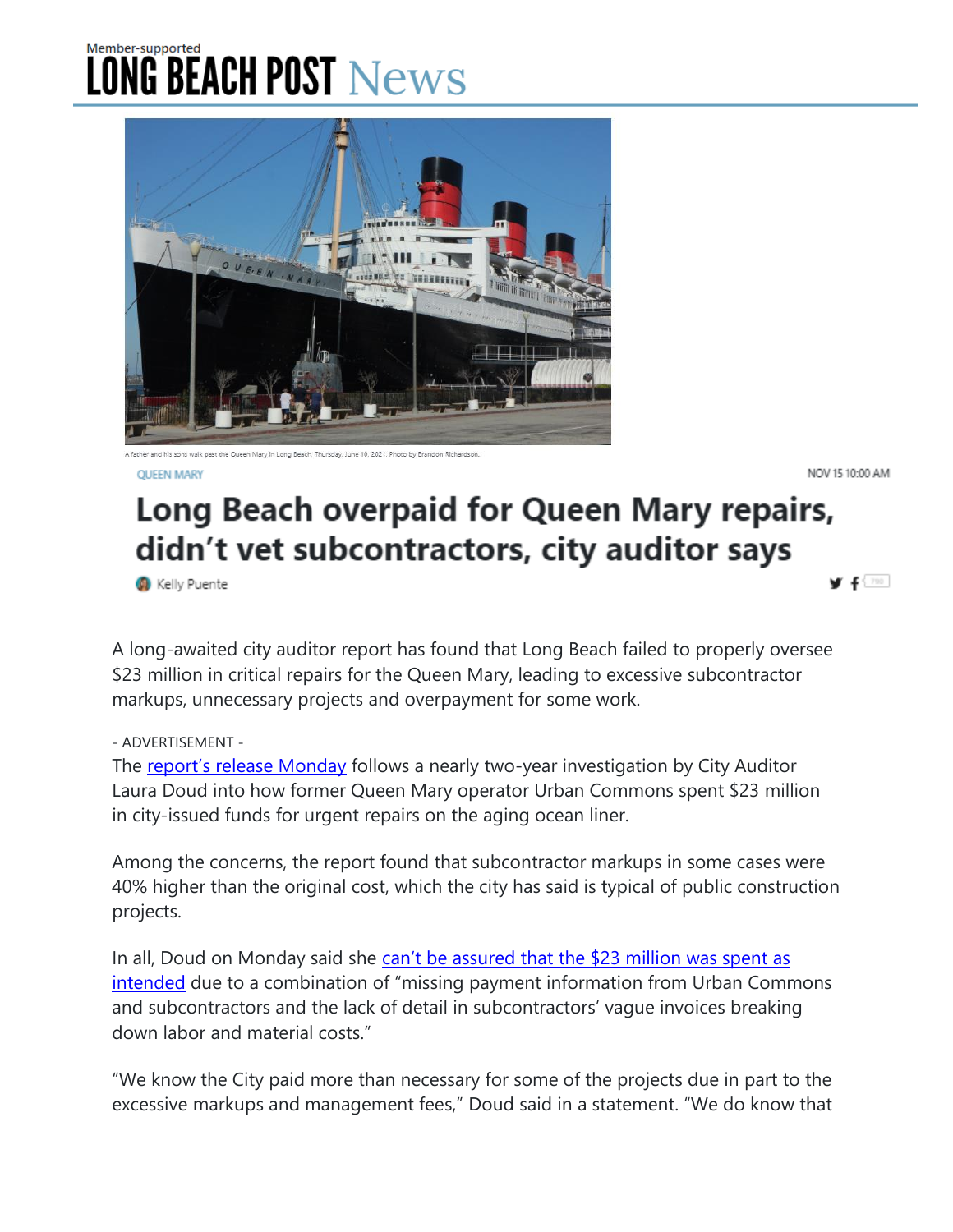only seven of the 27 repair projects were completed and that a lack of sufficient management oversight contributed to these problems."

The report included several recommendations for changes in city oversight moving forward, and the city, for its part, has agreed to implement those changes. Meanwhile, Urban Commons is no longer at the helm of the Queen Mary. It gave up the lease in bankruptcy court earlier this year, leaving the city alone to manage the ship for the first time in 40 years.

In a written response to the audit, City Manager Tom Modica said Long Beach is now negotiating a new operating plan as it considers the Queen Mary's future.

"Urban Commons [proved ultimately to be a bad partner](https://lbpost.com/features/queen-mary/a-betrayal-you-cant-even-put-into-words) who did not meet expectations or operate to the City's standards and expectations," Modica wrote. "While the publicprivate partnership model has been effective at creating strong partnerships with private and non-profit entities at other assets like the Convention Center, Aquarium, ranchos and museums, history has shown over the past 40 years that a new model is warranted for this asset."

Among the findings in the audit:

- The city's lease agreement with Urban Commons did not address markups or a management fee for projects, and in some cases, the fees appeared to be excessive. For example, an invoice for a fire safety project showed the city paid an additional \$30,490.80, or 39% more, for materials purchased after markups were added. Urban Commons also charged a 5% management fee on all subcontractor invoices for a total of \$1.1 million. The city, in its written response, said it is typical for construction projects to have markups and other additional fees. Costs for publicly run projects can run up to 40% higher than the original quote, the city's response said.
- The lease did not require Urban Commons to vet subcontractors or have a competitive bidding process. In one case, it was found that former Urban Commons development chief Dan Zaharoni had relationships with two subcontractors: Maxon Technologies and Cal Building & Maintenance, which were paid \$220,000 and \$65,000, respectively. Maxon Technologies, a company in which Zaharoni's father is listed in public records as the CEO, supplied a rustprevention primer, while Cal Building is noted as Zaharoni's [construction](https://fromtheearthinc.com/dan-zaharoni/)  [company on his website.](https://fromtheearthinc.com/dan-zaharoni/) Zaharoni in an email [denied any conflict](https://lbpost.com/features/queen-mary/how-long-beach-leaders-charted-a-disastrous-course-for-the-queen-mary) of interest, saying he did not financially benefit from the contracts.
- Although the \$23 million provided by Long Beach was intended for critical repairs, some of it went toward other purchases. For example, the city paid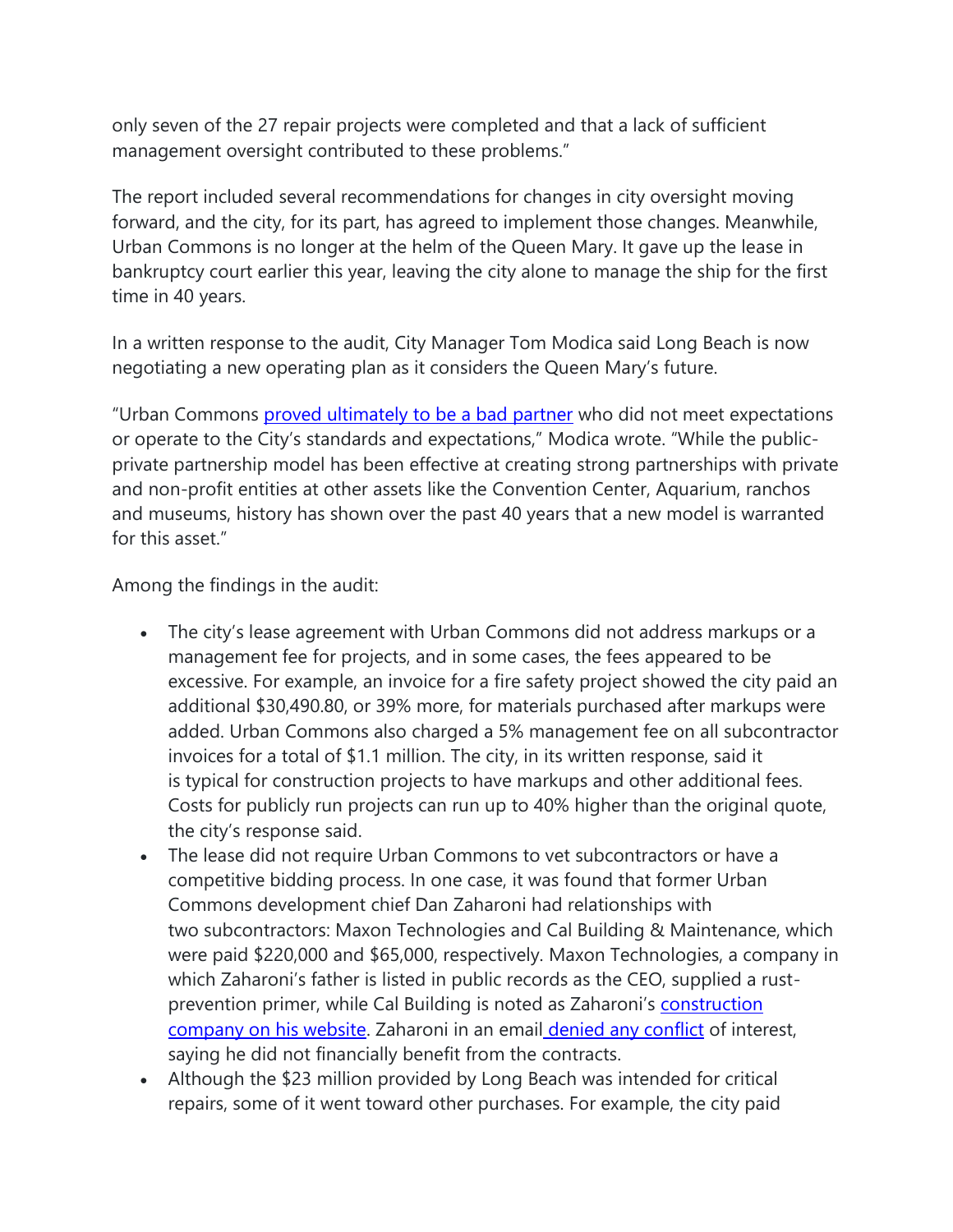\$300,000 for visitor attraction items in the Ghosts & Legends tour area, though the project was described as being for "construction, boiler rooms demolition and rust repair." The city in its response said staff reviewed the items and determined they could help Urban Commons generate revenue and were in keeping with the general goal of improving the ship.

Long Beach provided the \$23 million to Urban Commons after a long history of deferred maintenance on the ship. The city has owned the iconic Queen Mary since 1967 and for decades leased it to a string of private operators who struggled financially and neglected critical repairs.

The city in 2016 issued \$23 million in bonds and Tidelands funds to Urban Commons for 27 urgent projects. The money ran out before most projects were finished and Urban Commons later declared bankruptcy, [leaving a barrage of lawsuits and debt.](https://lbpost.com/features/queen-mary/a-betrayal-you-cant-even-put-into-words/)

Doud, [who had originally voiced concerns over the city](https://lbpost.com/features/queen-mary/how-long-beach-leaders-charted-a-disastrous-course-for-the-queen-mary) issuing the upfront \$23 million payment to Urban Commons, said the city risked its own funds in the deal and ended up having to foot a \$2.4 million bond payment last year after the intended revenue from Carnival cruise passenger fees dried up in the COVID-19 pandemic.

Doud said her investigation was slow because the company didn't provide some [documents](https://lbpost.com/news/city-auditor-says-former-queen-mary-operator-has-not-provided-financial-records-on-23m-in-city-bonds) and detailed financial records. Previously, she found that the Urban Commons had lied about its payments by asking to be reimbursed by the city for critical repair work before it [paid contractors to perform the jobs.](https://lbpost.com/news/queen-mary-audit-lied-repairs-reimbursement-urban-commons)

Overall, she said the city will likely never know exactly how the \$23 million was spent due to vague and missing financial information from Urban Commons and its subcontractors.

Of the four contractors with the highest billings—F. Roberts Construction; Benson Systems; Industrial Coatings and Fireproofing; and Vendo Oceanwide Repair—only two responded to her audit with more information.

The city in its response said all payments required review by multiple departments. And the city in 2019 began placing Urban Commons in default for failing to provide some financial information and not fulfilling its lease obligations.

The audit's recommendations include: requiring a competitive bidding process for future work, better tracking of projects against original scopes of work and requiring detailed scopes of work to be submitted by subcontractors.